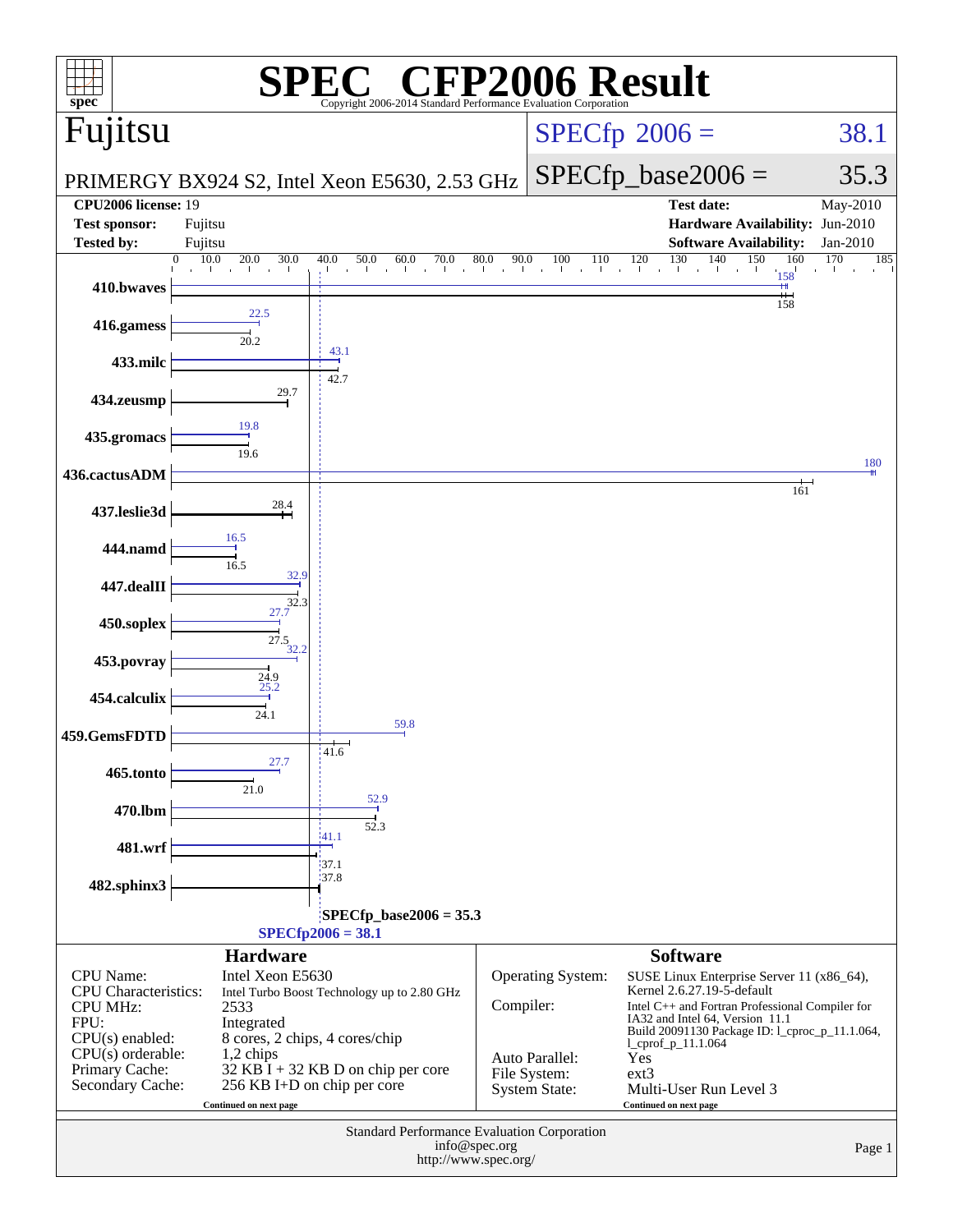| <b>SPEC CFP2006 Result</b><br>$spec^*$<br>Copyright 2006-2014 Standard Performance Evaluation Corporation |                        |                     |                        |              |                        |                                                                |                        |                     |                        |                                 |                        |                     |
|-----------------------------------------------------------------------------------------------------------|------------------------|---------------------|------------------------|--------------|------------------------|----------------------------------------------------------------|------------------------|---------------------|------------------------|---------------------------------|------------------------|---------------------|
| Fujitsu                                                                                                   |                        |                     |                        |              | $SPECfp2006 =$         |                                                                |                        | 38.1                |                        |                                 |                        |                     |
| PRIMERGY BX924 S2, Intel Xeon E5630, 2.53 GHz                                                             |                        |                     |                        |              |                        |                                                                |                        |                     | $SPECfp\_base2006 =$   |                                 |                        | 35.3                |
| <b>CPU2006 license: 19</b>                                                                                |                        |                     |                        |              |                        |                                                                |                        |                     | Test date:             |                                 |                        | May-2010            |
| <b>Test sponsor:</b><br>Fujitsu                                                                           |                        |                     |                        |              |                        |                                                                |                        |                     |                        | Hardware Availability: Jun-2010 |                        |                     |
| <b>Tested by:</b>                                                                                         | Fujitsu                |                     |                        |              |                        |                                                                |                        |                     |                        | <b>Software Availability:</b>   |                        | $Jan-2010$          |
| L3 Cache:<br>12 MB I+D on chip per chip<br>Other Cache:<br>None                                           |                        |                     |                        |              |                        | <b>Base Pointers:</b><br>64-bit<br>Peak Pointers:<br>32/64-bit |                        |                     |                        |                                 |                        |                     |
| Other Software:<br>None<br>Memory:<br>48 GB (12x4 GB PC3-10600R, 2 rank, CL9-9-9, ECC,                    |                        |                     |                        |              |                        |                                                                |                        |                     |                        |                                 |                        |                     |
| see add'l detail in notes)<br>Disk Subsystem:<br>1 x SATA, 160 GB, 5400 RPM<br>Other Hardware:<br>None    |                        |                     |                        |              |                        |                                                                |                        |                     |                        |                                 |                        |                     |
| <b>Results Table</b>                                                                                      |                        |                     |                        |              |                        |                                                                |                        |                     |                        |                                 |                        |                     |
|                                                                                                           |                        |                     | <b>Base</b>            |              |                        |                                                                |                        |                     | <b>Peak</b>            |                                 |                        |                     |
| <b>Benchmark</b><br>410.bwayes                                                                            | <b>Seconds</b><br>86.9 | <b>Ratio</b><br>156 | <b>Seconds</b><br>86.3 | Ratio<br>158 | <b>Seconds</b><br>85.3 | <b>Ratio</b><br>159                                            | <b>Seconds</b><br>86.1 | <b>Ratio</b><br>158 | <b>Seconds</b><br>86.9 | <b>Ratio</b><br>156             | <b>Seconds</b><br>86.3 | <b>Ratio</b><br>158 |
| 416.gamess                                                                                                | 974                    | 20.1                | 972                    | 20.2         | 971                    | 20.2                                                           | 869                    | 22.5                | 869                    | 22.5                            | 869                    | 22.5                |
| 433.milc                                                                                                  | 215                    | 42.7                | 215                    | 42.7         | 215                    | 42.6                                                           | 213                    | 43.1                | 214                    | 43.0                            | 213                    | 43.2                |
| 434.zeusmp                                                                                                | 306                    | 29.7                | 306                    | 29.7         | 306                    | 29.7                                                           | 306                    | 29.7                | 306                    | 29.7                            | 306                    | 29.7                |
| 435.gromacs                                                                                               | 364                    | 19.6                | 364                    | 19.6         | 364                    | 19.6                                                           | 360                    | <b>19.8</b>         | 361                    | 19.8                            | 359                    | 19.9                |
| 436.cactusADM                                                                                             | 72.6                   | 165                 | 74.0                   | 161          | 74.0                   | 161                                                            | 66.2                   | 180                 | 66.4                   | <b>180</b>                      | 66.6                   | 179                 |
| 437.leslie3d                                                                                              | 331                    | 28.4                | 306                    | 30.8         | 332                    | 28.3                                                           | 331                    | 28.4                | 306                    | 30.8                            | 332                    | 28.3                |
| 444.namd                                                                                                  | 485                    | 16.5                | 484                    | 16.6         | 492                    | 16.3                                                           | 489                    | 16.4                | 487                    | 16.5                            | 487                    | 16.5                |
| 447.dealII                                                                                                | 354                    | 32.3                | 354                    | 32.3         | 354                    | 32.3                                                           | 349                    | 32.8                | 348                    | 32.9                            | 348                    | 32.9                |
| $450$ .soplex                                                                                             | 304                    | 27.5                | 303                    | 27.5         | 303                    | 27.5                                                           | 301                    | 27.7                | 301                    | 27.7                            | 301                    | 27.7                |
| 453.povray                                                                                                | 215                    | 24.7                | 214                    | 24.9         | 214                    | 24.9                                                           | 166                    | 32.0                | 165                    | 32.2                            | 165                    | 32.2                |
| 454.calculix                                                                                              | 342                    | 24.1                | 342                    | 24.1         | 343                    | 24.1                                                           | 327                    | 25.2                | 330                    | 25.0                            | 328                    | 25.2                |
| 459.GemsFDTD                                                                                              | 255                    | 41.6                | 255                    | 41.6         | 233                    | 45.6                                                           | 177                    | 59.8                | 178                    | 59.7                            | 177                    | 59.8                |
| 465.tonto                                                                                                 | 468                    | 21.0                | 470                    | 21.0         | 469                    | 21.0                                                           | 355                    | 27.7                | <u>355</u>             | 27.7                            | 355                    | 27.7                |
| 470.1bm                                                                                                   | 263                    | 52.3                | 262                    | 52.3         | 263                    | 52.1                                                           | 260                    | 52.9                | 260                    | 52.9                            | 260                    | 52.9                |
| 481.wrf                                                                                                   | 301                    | 37.1                | 302                    | 36.9         | 301                    | 37.1                                                           | 272                    | 41.1                | 272                    | <u>41.1</u>                     | 272                    | 41.1                |
| 482.sphinx3                                                                                               | 515                    | 37.8                | 517                    | 37.7         | 514                    | 37.9                                                           | 515                    | 37.8                | 517                    | 37.7                            | 514                    | 37.9                |
| Results appear in the order in which they were run. Bold underlined text indicates a median measurement.  |                        |                     |                        |              |                        |                                                                |                        |                     |                        |                                 |                        |                     |

**[Operating System Notes](http://www.spec.org/auto/cpu2006/Docs/result-fields.html#OperatingSystemNotes)**

'ulimit -s unlimited' was used to set the stacksize to unlimited prior to run

### **[Platform Notes](http://www.spec.org/auto/cpu2006/Docs/result-fields.html#PlatformNotes)**

 The system automatically configures the memory to run at 1067 MHz. BIOS configuration: Data Reuse Optimization = Disable Performance/Power Setting = Traditional

> Standard Performance Evaluation Corporation [info@spec.org](mailto:info@spec.org) <http://www.spec.org/>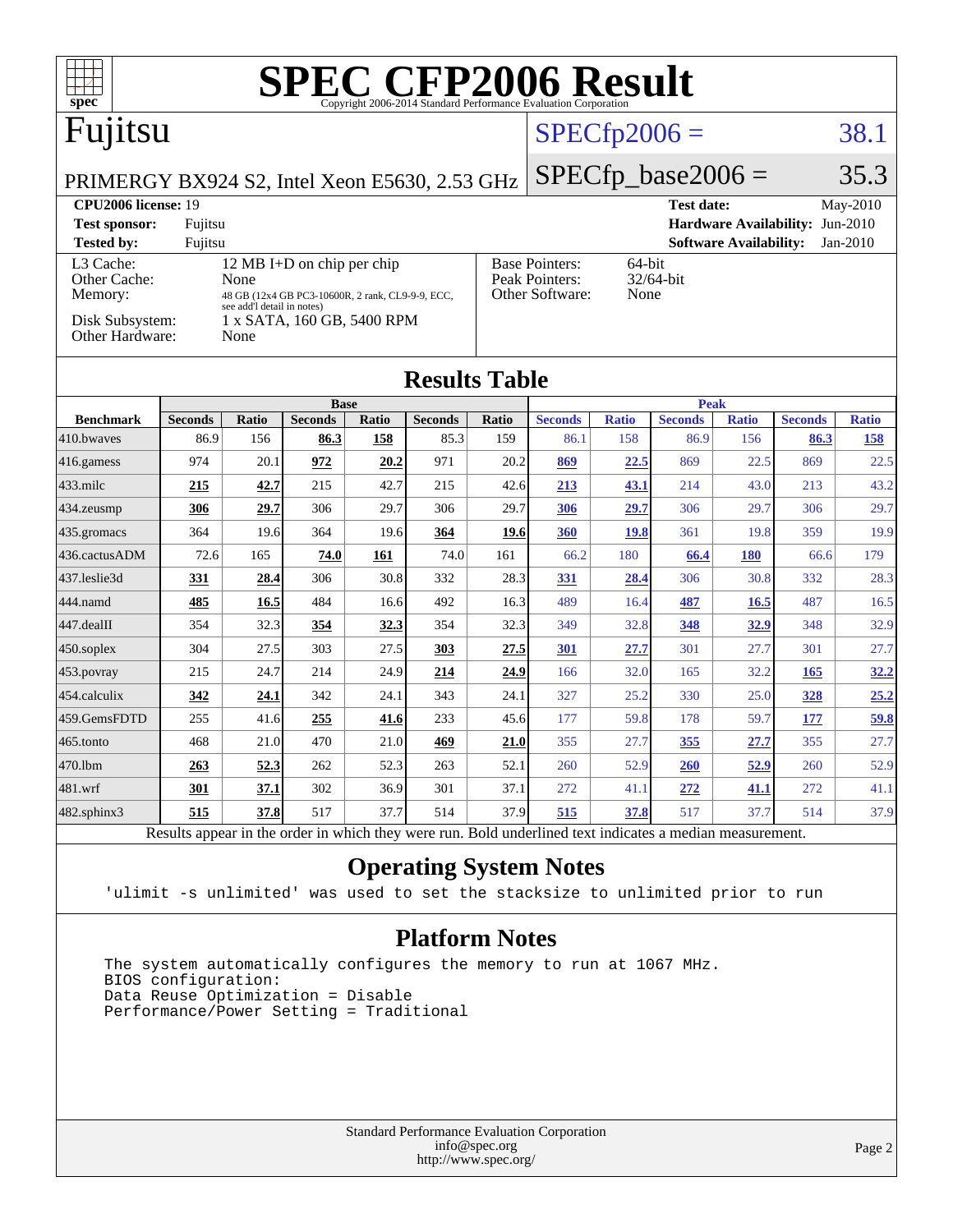

# **[SPEC CFP2006 Result](http://www.spec.org/auto/cpu2006/Docs/result-fields.html#SPECCFP2006Result)**

### Fujitsu

 $SPECTp2006 = 38.1$ 

PRIMERGY BX924 S2, Intel Xeon E5630, 2.53 GHz  $SPECTp\_base2006 = 35.3$ 

**[Tested by:](http://www.spec.org/auto/cpu2006/Docs/result-fields.html#Testedby)** Fujitsu **[Software Availability:](http://www.spec.org/auto/cpu2006/Docs/result-fields.html#SoftwareAvailability)** Jan-2010

**[CPU2006 license:](http://www.spec.org/auto/cpu2006/Docs/result-fields.html#CPU2006license)** 19 **[Test date:](http://www.spec.org/auto/cpu2006/Docs/result-fields.html#Testdate)** May-2010 **[Test sponsor:](http://www.spec.org/auto/cpu2006/Docs/result-fields.html#Testsponsor)** Fujitsu **[Hardware Availability:](http://www.spec.org/auto/cpu2006/Docs/result-fields.html#HardwareAvailability)** Jun-2010

#### **[General Notes](http://www.spec.org/auto/cpu2006/Docs/result-fields.html#GeneralNotes)**

 OMP\_NUM\_THREADS set to number of cores KMP\_AFFINITY set to granularity=fine,scatter KMP\_STACKSIZE set to 200M For information about Fujitsu please visit: <http://www.fujitsu.com>

### **[Base Compiler Invocation](http://www.spec.org/auto/cpu2006/Docs/result-fields.html#BaseCompilerInvocation)**

 $C$  benchmarks:<br>icc  $-m64$ 

[C++ benchmarks:](http://www.spec.org/auto/cpu2006/Docs/result-fields.html#CXXbenchmarks) [icpc -m64](http://www.spec.org/cpu2006/results/res2010q3/cpu2006-20100618-11726.flags.html#user_CXXbase_intel_icpc_64bit_bedb90c1146cab66620883ef4f41a67e)

[Fortran benchmarks](http://www.spec.org/auto/cpu2006/Docs/result-fields.html#Fortranbenchmarks): [ifort -m64](http://www.spec.org/cpu2006/results/res2010q3/cpu2006-20100618-11726.flags.html#user_FCbase_intel_ifort_64bit_ee9d0fb25645d0210d97eb0527dcc06e)

[Benchmarks using both Fortran and C](http://www.spec.org/auto/cpu2006/Docs/result-fields.html#BenchmarksusingbothFortranandC): [icc -m64](http://www.spec.org/cpu2006/results/res2010q3/cpu2006-20100618-11726.flags.html#user_CC_FCbase_intel_icc_64bit_0b7121f5ab7cfabee23d88897260401c) [ifort -m64](http://www.spec.org/cpu2006/results/res2010q3/cpu2006-20100618-11726.flags.html#user_CC_FCbase_intel_ifort_64bit_ee9d0fb25645d0210d97eb0527dcc06e)

### **[Base Portability Flags](http://www.spec.org/auto/cpu2006/Docs/result-fields.html#BasePortabilityFlags)**

| 435.gromacs: -DSPEC_CPU_LP64 -nofor_main                       |
|----------------------------------------------------------------|
| 436.cactusADM: -DSPEC CPU LP64 -nofor main                     |
|                                                                |
|                                                                |
|                                                                |
|                                                                |
|                                                                |
| 454.calculix: -DSPEC CPU LP64 -nofor main                      |
|                                                                |
|                                                                |
|                                                                |
| 481.wrf: -DSPEC CPU_LP64 -DSPEC_CPU_CASE_FLAG -DSPEC_CPU_LINUX |
|                                                                |
|                                                                |

### **[Base Optimization Flags](http://www.spec.org/auto/cpu2006/Docs/result-fields.html#BaseOptimizationFlags)**

[C benchmarks](http://www.spec.org/auto/cpu2006/Docs/result-fields.html#Cbenchmarks): [-xSSE4.2](http://www.spec.org/cpu2006/results/res2010q3/cpu2006-20100618-11726.flags.html#user_CCbase_f-xSSE42_f91528193cf0b216347adb8b939d4107) [-ipo](http://www.spec.org/cpu2006/results/res2010q3/cpu2006-20100618-11726.flags.html#user_CCbase_f-ipo) [-O3](http://www.spec.org/cpu2006/results/res2010q3/cpu2006-20100618-11726.flags.html#user_CCbase_f-O3) [-no-prec-div](http://www.spec.org/cpu2006/results/res2010q3/cpu2006-20100618-11726.flags.html#user_CCbase_f-no-prec-div) [-static](http://www.spec.org/cpu2006/results/res2010q3/cpu2006-20100618-11726.flags.html#user_CCbase_f-static) [-parallel](http://www.spec.org/cpu2006/results/res2010q3/cpu2006-20100618-11726.flags.html#user_CCbase_f-parallel) [-opt-prefetch](http://www.spec.org/cpu2006/results/res2010q3/cpu2006-20100618-11726.flags.html#user_CCbase_f-opt-prefetch) [C++ benchmarks:](http://www.spec.org/auto/cpu2006/Docs/result-fields.html#CXXbenchmarks) [-xSSE4.2](http://www.spec.org/cpu2006/results/res2010q3/cpu2006-20100618-11726.flags.html#user_CXXbase_f-xSSE42_f91528193cf0b216347adb8b939d4107) [-ipo](http://www.spec.org/cpu2006/results/res2010q3/cpu2006-20100618-11726.flags.html#user_CXXbase_f-ipo) [-O3](http://www.spec.org/cpu2006/results/res2010q3/cpu2006-20100618-11726.flags.html#user_CXXbase_f-O3) [-no-prec-div](http://www.spec.org/cpu2006/results/res2010q3/cpu2006-20100618-11726.flags.html#user_CXXbase_f-no-prec-div) [-static](http://www.spec.org/cpu2006/results/res2010q3/cpu2006-20100618-11726.flags.html#user_CXXbase_f-static) [-parallel](http://www.spec.org/cpu2006/results/res2010q3/cpu2006-20100618-11726.flags.html#user_CXXbase_f-parallel) [-opt-prefetch](http://www.spec.org/cpu2006/results/res2010q3/cpu2006-20100618-11726.flags.html#user_CXXbase_f-opt-prefetch) Continued on next page

> Standard Performance Evaluation Corporation [info@spec.org](mailto:info@spec.org) <http://www.spec.org/>

Page 3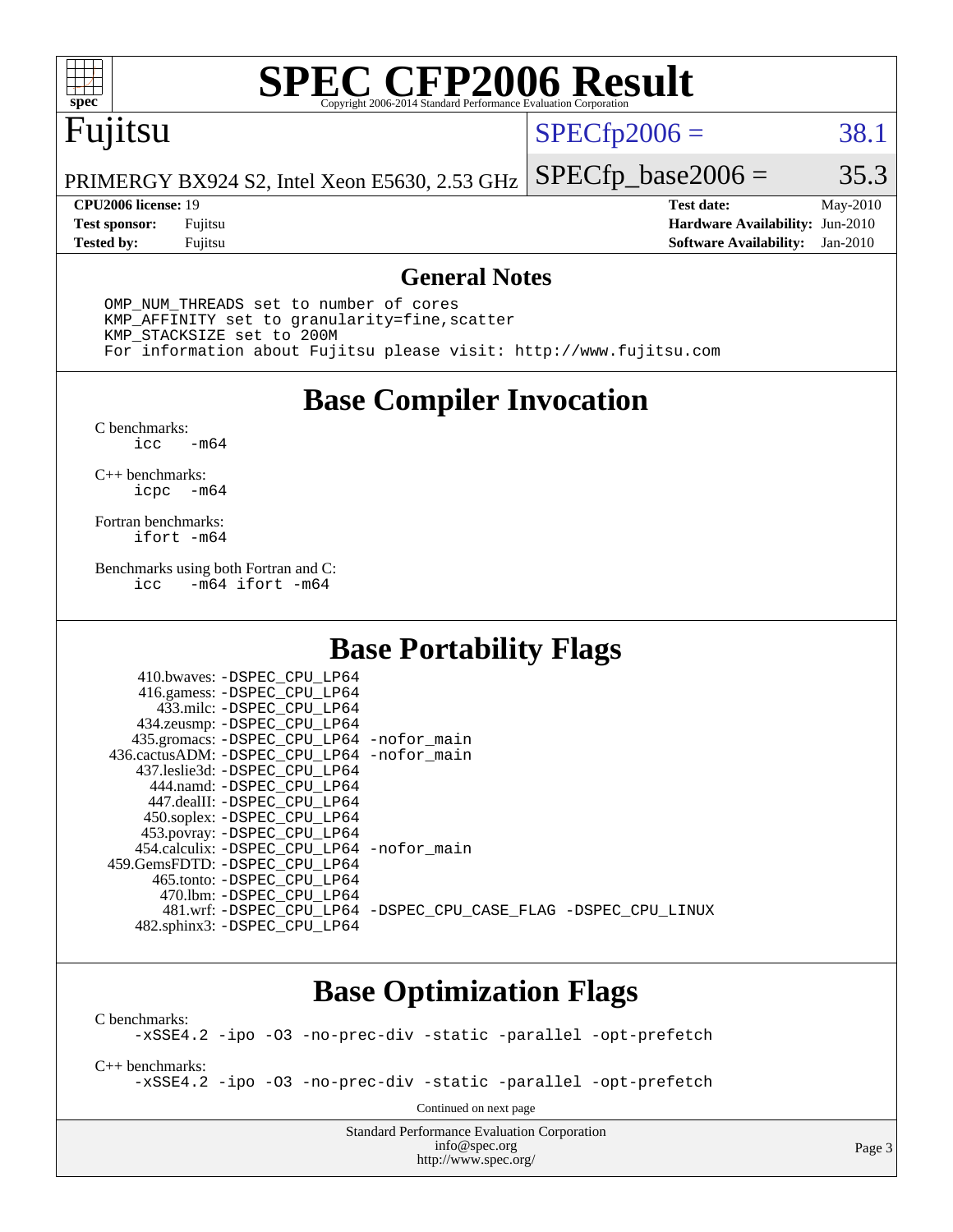

# **[SPEC CFP2006 Result](http://www.spec.org/auto/cpu2006/Docs/result-fields.html#SPECCFP2006Result)**

## Fujitsu

 $SPECTp2006 = 38.1$ 

PRIMERGY BX924 S2, Intel Xeon E5630, 2.53 GHz  $SPECTp\_base2006 = 35.3$ 

**[CPU2006 license:](http://www.spec.org/auto/cpu2006/Docs/result-fields.html#CPU2006license)** 19 **[Test date:](http://www.spec.org/auto/cpu2006/Docs/result-fields.html#Testdate)** May-2010 **[Test sponsor:](http://www.spec.org/auto/cpu2006/Docs/result-fields.html#Testsponsor)** Fujitsu **[Hardware Availability:](http://www.spec.org/auto/cpu2006/Docs/result-fields.html#HardwareAvailability)** Jun-2010 **[Tested by:](http://www.spec.org/auto/cpu2006/Docs/result-fields.html#Testedby)** Fujitsu **[Software Availability:](http://www.spec.org/auto/cpu2006/Docs/result-fields.html#SoftwareAvailability)** Jan-2010

### **[Base Optimization Flags \(Continued\)](http://www.spec.org/auto/cpu2006/Docs/result-fields.html#BaseOptimizationFlags)**

[Fortran benchmarks](http://www.spec.org/auto/cpu2006/Docs/result-fields.html#Fortranbenchmarks): [-xSSE4.2](http://www.spec.org/cpu2006/results/res2010q3/cpu2006-20100618-11726.flags.html#user_FCbase_f-xSSE42_f91528193cf0b216347adb8b939d4107) [-ipo](http://www.spec.org/cpu2006/results/res2010q3/cpu2006-20100618-11726.flags.html#user_FCbase_f-ipo) [-O3](http://www.spec.org/cpu2006/results/res2010q3/cpu2006-20100618-11726.flags.html#user_FCbase_f-O3) [-no-prec-div](http://www.spec.org/cpu2006/results/res2010q3/cpu2006-20100618-11726.flags.html#user_FCbase_f-no-prec-div) [-static](http://www.spec.org/cpu2006/results/res2010q3/cpu2006-20100618-11726.flags.html#user_FCbase_f-static) [-parallel](http://www.spec.org/cpu2006/results/res2010q3/cpu2006-20100618-11726.flags.html#user_FCbase_f-parallel) [-opt-prefetch](http://www.spec.org/cpu2006/results/res2010q3/cpu2006-20100618-11726.flags.html#user_FCbase_f-opt-prefetch)

[Benchmarks using both Fortran and C](http://www.spec.org/auto/cpu2006/Docs/result-fields.html#BenchmarksusingbothFortranandC): [-xSSE4.2](http://www.spec.org/cpu2006/results/res2010q3/cpu2006-20100618-11726.flags.html#user_CC_FCbase_f-xSSE42_f91528193cf0b216347adb8b939d4107) [-ipo](http://www.spec.org/cpu2006/results/res2010q3/cpu2006-20100618-11726.flags.html#user_CC_FCbase_f-ipo) [-O3](http://www.spec.org/cpu2006/results/res2010q3/cpu2006-20100618-11726.flags.html#user_CC_FCbase_f-O3) [-no-prec-div](http://www.spec.org/cpu2006/results/res2010q3/cpu2006-20100618-11726.flags.html#user_CC_FCbase_f-no-prec-div) [-static](http://www.spec.org/cpu2006/results/res2010q3/cpu2006-20100618-11726.flags.html#user_CC_FCbase_f-static) [-parallel](http://www.spec.org/cpu2006/results/res2010q3/cpu2006-20100618-11726.flags.html#user_CC_FCbase_f-parallel) [-opt-prefetch](http://www.spec.org/cpu2006/results/res2010q3/cpu2006-20100618-11726.flags.html#user_CC_FCbase_f-opt-prefetch)

**[Peak Compiler Invocation](http://www.spec.org/auto/cpu2006/Docs/result-fields.html#PeakCompilerInvocation)**

[C benchmarks](http://www.spec.org/auto/cpu2006/Docs/result-fields.html#Cbenchmarks):  $icc$   $-m64$ 

[C++ benchmarks:](http://www.spec.org/auto/cpu2006/Docs/result-fields.html#CXXbenchmarks) [icpc -m64](http://www.spec.org/cpu2006/results/res2010q3/cpu2006-20100618-11726.flags.html#user_CXXpeak_intel_icpc_64bit_bedb90c1146cab66620883ef4f41a67e)

[Fortran benchmarks](http://www.spec.org/auto/cpu2006/Docs/result-fields.html#Fortranbenchmarks): [ifort -m64](http://www.spec.org/cpu2006/results/res2010q3/cpu2006-20100618-11726.flags.html#user_FCpeak_intel_ifort_64bit_ee9d0fb25645d0210d97eb0527dcc06e)

[Benchmarks using both Fortran and C](http://www.spec.org/auto/cpu2006/Docs/result-fields.html#BenchmarksusingbothFortranandC): [icc -m64](http://www.spec.org/cpu2006/results/res2010q3/cpu2006-20100618-11726.flags.html#user_CC_FCpeak_intel_icc_64bit_0b7121f5ab7cfabee23d88897260401c) [ifort -m64](http://www.spec.org/cpu2006/results/res2010q3/cpu2006-20100618-11726.flags.html#user_CC_FCpeak_intel_ifort_64bit_ee9d0fb25645d0210d97eb0527dcc06e)

### **[Peak Portability Flags](http://www.spec.org/auto/cpu2006/Docs/result-fields.html#PeakPortabilityFlags)**

Same as Base Portability Flags

### **[Peak Optimization Flags](http://www.spec.org/auto/cpu2006/Docs/result-fields.html#PeakOptimizationFlags)**

[C benchmarks](http://www.spec.org/auto/cpu2006/Docs/result-fields.html#Cbenchmarks):

 $433.\text{mile: } -x\text{SSE4}.2(\text{pass 2}) -\text{prof-gen}(\text{pass 1}) - \text{ipo}(\text{pass 2}) -\text{O3}(\text{pass 2})$ [-no-prec-div](http://www.spec.org/cpu2006/results/res2010q3/cpu2006-20100618-11726.flags.html#user_peakPASS2_CFLAGSPASS2_LDFLAGS433_milc_f-no-prec-div)(pass 2) [-static](http://www.spec.org/cpu2006/results/res2010q3/cpu2006-20100618-11726.flags.html#user_peakPASS2_CFLAGSPASS2_LDFLAGS433_milc_f-static)(pass 2) [-prof-use](http://www.spec.org/cpu2006/results/res2010q3/cpu2006-20100618-11726.flags.html#user_peakPASS2_CFLAGSPASS2_LDFLAGS433_milc_prof_use_bccf7792157ff70d64e32fe3e1250b55)(pass 2) [-ansi-alias](http://www.spec.org/cpu2006/results/res2010q3/cpu2006-20100618-11726.flags.html#user_peakOPTIMIZE433_milc_f-ansi-alias)

 470.lbm: [-xSSE4.2](http://www.spec.org/cpu2006/results/res2010q3/cpu2006-20100618-11726.flags.html#user_peakPASS2_CFLAGSPASS2_LDFLAGS470_lbm_f-xSSE42_f91528193cf0b216347adb8b939d4107)(pass 2) [-prof-gen](http://www.spec.org/cpu2006/results/res2010q3/cpu2006-20100618-11726.flags.html#user_peakPASS1_CFLAGSPASS1_LDFLAGS470_lbm_prof_gen_e43856698f6ca7b7e442dfd80e94a8fc)(pass 1) [-ipo](http://www.spec.org/cpu2006/results/res2010q3/cpu2006-20100618-11726.flags.html#user_peakPASS2_CFLAGSPASS2_LDFLAGS470_lbm_f-ipo)(pass 2) [-O3](http://www.spec.org/cpu2006/results/res2010q3/cpu2006-20100618-11726.flags.html#user_peakPASS2_CFLAGSPASS2_LDFLAGS470_lbm_f-O3)(pass 2) [-no-prec-div](http://www.spec.org/cpu2006/results/res2010q3/cpu2006-20100618-11726.flags.html#user_peakPASS2_CFLAGSPASS2_LDFLAGS470_lbm_f-no-prec-div)(pass 2) [-static](http://www.spec.org/cpu2006/results/res2010q3/cpu2006-20100618-11726.flags.html#user_peakPASS2_CFLAGSPASS2_LDFLAGS470_lbm_f-static)(pass 2) [-prof-use](http://www.spec.org/cpu2006/results/res2010q3/cpu2006-20100618-11726.flags.html#user_peakPASS2_CFLAGSPASS2_LDFLAGS470_lbm_prof_use_bccf7792157ff70d64e32fe3e1250b55)(pass 2) [-parallel](http://www.spec.org/cpu2006/results/res2010q3/cpu2006-20100618-11726.flags.html#user_peakOPTIMIZE470_lbm_f-parallel) [-ansi-alias](http://www.spec.org/cpu2006/results/res2010q3/cpu2006-20100618-11726.flags.html#user_peakOPTIMIZE470_lbm_f-ansi-alias) [-auto-ilp32](http://www.spec.org/cpu2006/results/res2010q3/cpu2006-20100618-11726.flags.html#user_peakCOPTIMIZE470_lbm_f-auto-ilp32)

 $482$ .sphinx3: basepeak = yes

[C++ benchmarks:](http://www.spec.org/auto/cpu2006/Docs/result-fields.html#CXXbenchmarks)

 444.namd: [-xSSE4.2](http://www.spec.org/cpu2006/results/res2010q3/cpu2006-20100618-11726.flags.html#user_peakPASS2_CXXFLAGSPASS2_LDFLAGS444_namd_f-xSSE42_f91528193cf0b216347adb8b939d4107)(pass 2) [-prof-gen](http://www.spec.org/cpu2006/results/res2010q3/cpu2006-20100618-11726.flags.html#user_peakPASS1_CXXFLAGSPASS1_LDFLAGS444_namd_prof_gen_e43856698f6ca7b7e442dfd80e94a8fc)(pass 1) [-ipo](http://www.spec.org/cpu2006/results/res2010q3/cpu2006-20100618-11726.flags.html#user_peakPASS2_CXXFLAGSPASS2_LDFLAGS444_namd_f-ipo)(pass 2) [-O3](http://www.spec.org/cpu2006/results/res2010q3/cpu2006-20100618-11726.flags.html#user_peakPASS2_CXXFLAGSPASS2_LDFLAGS444_namd_f-O3)(pass 2) [-no-prec-div](http://www.spec.org/cpu2006/results/res2010q3/cpu2006-20100618-11726.flags.html#user_peakPASS2_CXXFLAGSPASS2_LDFLAGS444_namd_f-no-prec-div)(pass 2) [-static](http://www.spec.org/cpu2006/results/res2010q3/cpu2006-20100618-11726.flags.html#user_peakPASS2_CXXFLAGSPASS2_LDFLAGS444_namd_f-static)(pass 2) [-prof-use](http://www.spec.org/cpu2006/results/res2010q3/cpu2006-20100618-11726.flags.html#user_peakPASS2_CXXFLAGSPASS2_LDFLAGS444_namd_prof_use_bccf7792157ff70d64e32fe3e1250b55)(pass 2) [-fno-alias](http://www.spec.org/cpu2006/results/res2010q3/cpu2006-20100618-11726.flags.html#user_peakOPTIMIZE444_namd_f-no-alias_694e77f6c5a51e658e82ccff53a9e63a) [-auto-ilp32](http://www.spec.org/cpu2006/results/res2010q3/cpu2006-20100618-11726.flags.html#user_peakCXXOPTIMIZE444_namd_f-auto-ilp32)

Continued on next page

Standard Performance Evaluation Corporation [info@spec.org](mailto:info@spec.org) <http://www.spec.org/>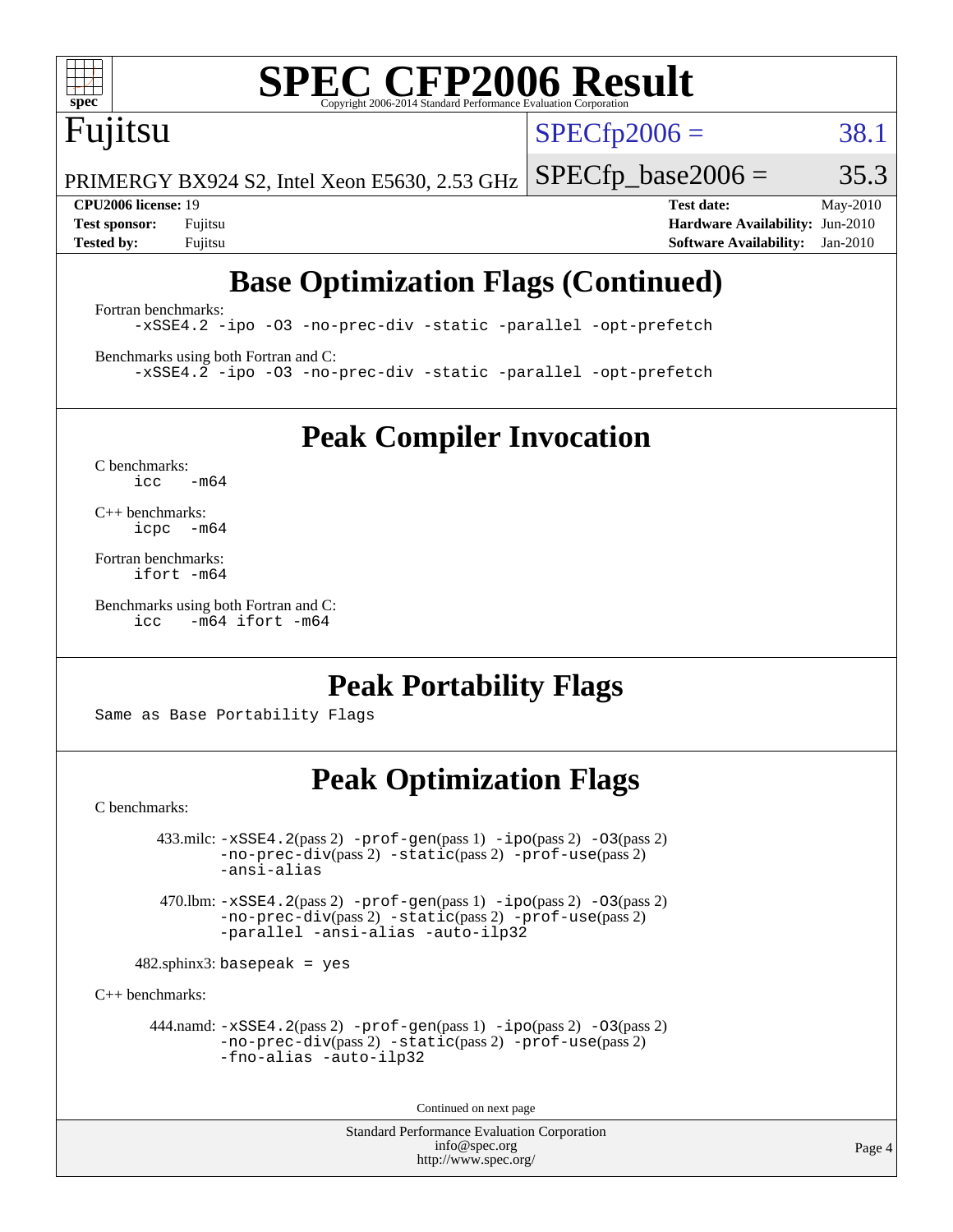

# **[SPEC CFP2006 Result](http://www.spec.org/auto/cpu2006/Docs/result-fields.html#SPECCFP2006Result)**

 $SPECfp2006 = 38.1$  $SPECfp2006 = 38.1$ 

PRIMERGY BX924 S2, Intel Xeon E5630, 2.53 GHz  $SPECTp\_base2006 = 35.3$ 

Fujitsu

**[CPU2006 license:](http://www.spec.org/auto/cpu2006/Docs/result-fields.html#CPU2006license)** 19 **[Test date:](http://www.spec.org/auto/cpu2006/Docs/result-fields.html#Testdate)** May-2010 **[Test sponsor:](http://www.spec.org/auto/cpu2006/Docs/result-fields.html#Testsponsor)** Fujitsu **[Hardware Availability:](http://www.spec.org/auto/cpu2006/Docs/result-fields.html#HardwareAvailability)** Jun-2010 **[Tested by:](http://www.spec.org/auto/cpu2006/Docs/result-fields.html#Testedby)** Fujitsu **[Software Availability:](http://www.spec.org/auto/cpu2006/Docs/result-fields.html#SoftwareAvailability)** Jan-2010

### **[Peak Optimization Flags \(Continued\)](http://www.spec.org/auto/cpu2006/Docs/result-fields.html#PeakOptimizationFlags)**

|                                      | 447.dealII: -xSSE4.2(pass 2) -prof-gen(pass 1) -ipo(pass 2) -03(pass 2)<br>$-no-prec-div(pass 2) -static(pass 2) -prof-use(pass 2)$<br>-unroll2 -ansi-alias -scalar-rep- -auto-ilp32    |  |  |  |  |  |
|--------------------------------------|-----------------------------------------------------------------------------------------------------------------------------------------------------------------------------------------|--|--|--|--|--|
|                                      | 450.soplex: -xSSE4.2(pass 2) -prof-gen(pass 1) -ipo(pass 2) -03(pass 2)<br>$-no-prec-div(pass 2) -static(pass 2) -prof-use(pass 2)$<br>-opt-malloc-options=3 -auto-ilp32                |  |  |  |  |  |
|                                      | $453.$ povray: $-xSSE4.2(pass2)$ -prof-gen $(pass1)$ -ipo $(pass2)$ -03 $(pass2)$<br>-no-prec-div(pass 2) -static(pass 2) -prof-use(pass 2)<br>-unroll4 -ansi-alias                     |  |  |  |  |  |
| Fortran benchmarks:                  |                                                                                                                                                                                         |  |  |  |  |  |
|                                      | 410.bwaves: -xSSE4.2 -ipo -03 -no-prec-div -static -opt-prefetch<br>-parallel                                                                                                           |  |  |  |  |  |
|                                      | 416.gamess: $-xSSE4$ . 2(pass 2) $-prof-gen(pass 1) -ipo(pass 2) -O3(pass 2)$<br>-no-prec-div(pass 2) -static(pass 2) -prof-use(pass 2)<br>-unroll2 - ObO -ansi-alias -scalar-rep-      |  |  |  |  |  |
| $434$ .zeusmp: basepeak = yes        |                                                                                                                                                                                         |  |  |  |  |  |
| $437$ .leslie3d: basepeak = yes      |                                                                                                                                                                                         |  |  |  |  |  |
|                                      | 459.GemsFDTD: -xSSE4.2(pass 2) -prof-gen(pass 1) -ipo(pass 2) -03(pass 2)<br>-no-prec-div(pass 2) -static(pass 2) -prof-use(pass 2)<br>-unroll2 -0b0 -opt-prefetch -parallel            |  |  |  |  |  |
|                                      | 465.tonto: -xSSE4.2(pass 2) -prof-gen(pass 1) -ipo(pass 2) -03(pass 2)<br>-no-prec-div(pass 2) -static(pass 2) -prof-use(pass 2)<br>-inline-calloc -opt-malloc-options=3 -auto -unroll4 |  |  |  |  |  |
| Benchmarks using both Fortran and C: |                                                                                                                                                                                         |  |  |  |  |  |
|                                      | 435.gromacs: $-xSSE4$ . 2(pass 2) $-prof$ -gen(pass 1) $-ipo$ (pass 2) $-O3$ (pass 2)<br>-no-prec-div(pass 2) -static(pass 2) -prof-use(pass 2)<br>-opt-prefetch -auto-ilp32            |  |  |  |  |  |
|                                      | $436.cactusADM: -xSSE4.2(pass 2) -prof-gen(pass 1) -ipo(pass 2) -03(pass 2)$<br>-no-prec-div(pass 2) -static(pass 2) -prof-use(pass 2)<br>-unroll2 -opt-prefetch -parallel -auto-ilp32  |  |  |  |  |  |
|                                      | 454.calculix: -xSSE4.2 -ipo -03 -no-prec-div -static -auto-ilp32                                                                                                                        |  |  |  |  |  |
|                                      | 481.wrf: Same as 454.calculix                                                                                                                                                           |  |  |  |  |  |
|                                      |                                                                                                                                                                                         |  |  |  |  |  |